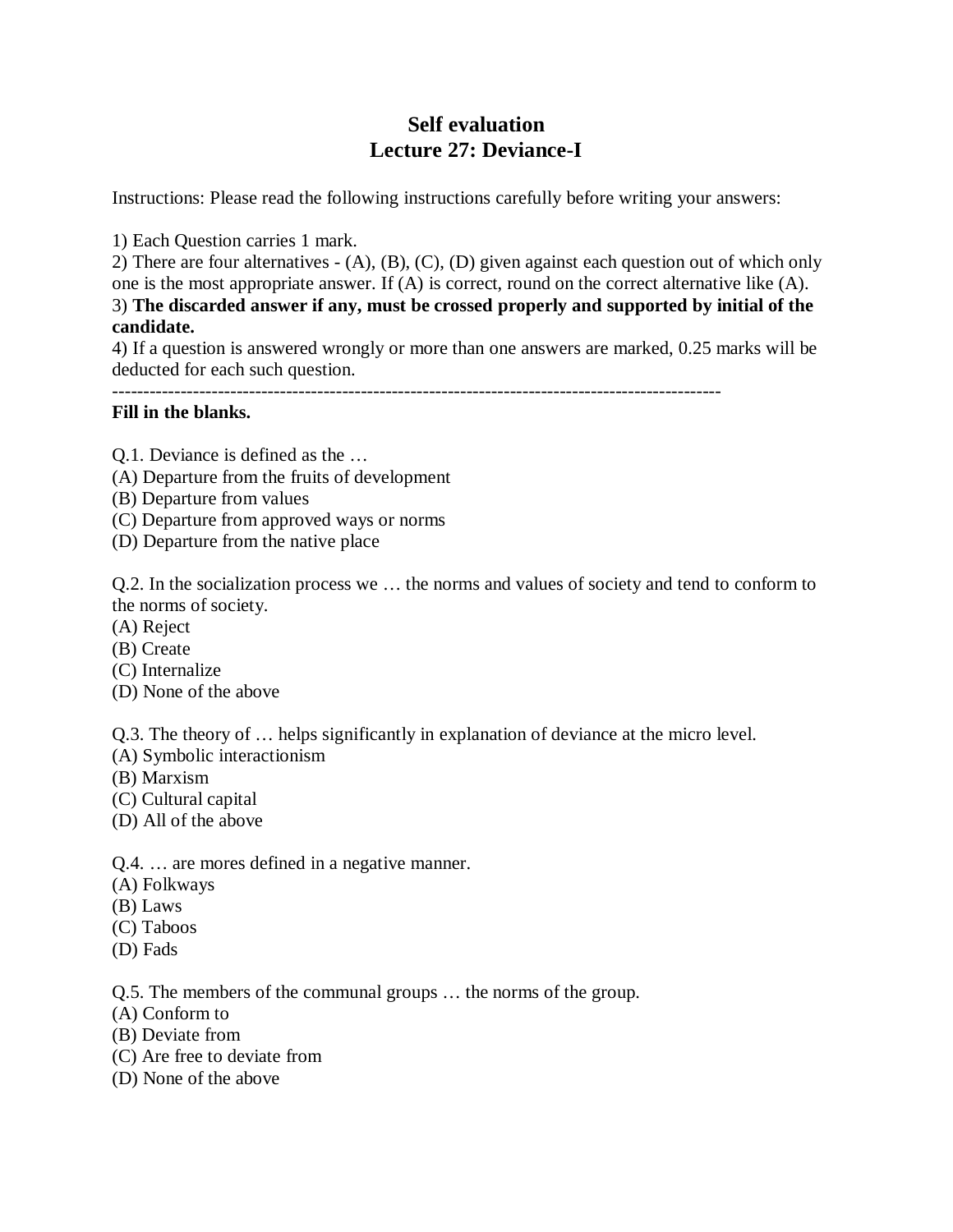Q.6. Same sex marriage in India is de-criminalized by the court. This shows that …

(A) In modern India people are free to decide for themselves and need not worry about norms

(B) With time the definitions of deviance may change

(C) Norms cannot be questioned

(D) All of the above

Q.7. … said that small amount of deviance may be functional as it helps in redefining the norms.

(A) Karl Marx

(B) Emile Durkheim

(C) Herbert Spencer

(D) Bronislaw Malinowski

Q.8. In R. K. Merton's theory of deviance the category of… refers to conformity with the values but deviation from the norms.

(A) Ritualism

(B) Rebellion

(C) Conformists

(D) Innovation

Q.9. R. K. Merton was looking for … reasons behind prevalence of deviance in the competitive society of US.

(A) Old

(B) Religious

(C) Personal

(D) Structural

Q.10. As a rule … come from the rising classes.

(A) Conformists

(B) Revolutionaries

(C) Ritualists

(D) Innovators

## **Subjective question**

Q.1. How would you define deviance? Can deviance be good also?

- Q.2. Can deviance be seen as departure from values of society also or it has to be defined as deviance from the norms of society only. What definition of deviance will you recommend for sociological analysis and why?
- Q.3. Discuss in detail the Merton's theory of deviance.
- Q.4. Which are more crucial for society folkways or mores? Why? Are taboos more crucial than mores?
- Q.5. Give two examples each of conformists, innovators, ritualists, retreatists and rebellions.

## **Exercises**